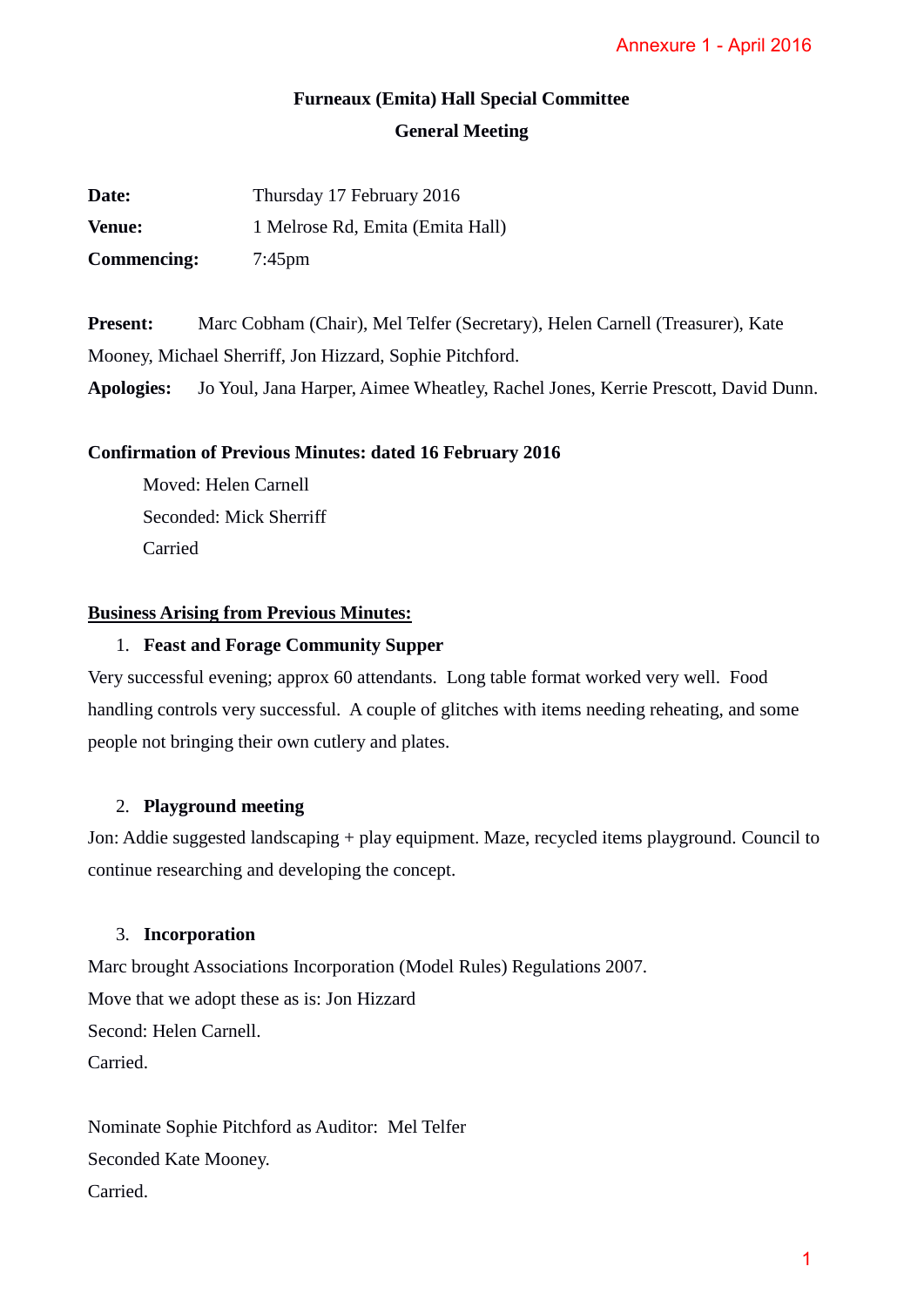Fee of \$148 to apply. Marc to finalise paperwork and send off. Subscriptions: until 30 June \$20 individual; \$50 family. Covers until 30 June 2017.

Regular events and sports: members receive free or greatly reduced entry. This year's events to be promoted during membership drive.

For running Sports Club sponsored events and sports: instructors need good character check (if working with children); run the idea past the committee, show evidence of skills or qualifications.

#### 4. **Hot water**

Sophie to check with Gary Blenkhorn.

#### 5. **Costume cupboard**

Cupboard needs to be taken from Bowmans.

#### 6. **Storage**

Potential storage space on either side of end door. Shane to give quote for basic storage cupboard framing. Compare to flatpack options. Helen to investigate options.

## 7. **Tree trimming**

Council to ask Hydro to trim the trees on the corner. Sophie to ask Butch. Marc to draft a letter to GM for Mel to sign.

#### **General Business:**

#### 8. **Table tennis**

Has begun; 7-9pm Wed nights, run by David Dunn; he will place ad in Island News soon. Castors for tables on their way. Sophie to take the disintegrating bat sets back to Sports Arena. They will replace all with better quality bats, nets etc.

## 9. **Fridge**

Stopped working during February. Adam Morphett was called in, and will replace the part when it arrives. Possibly the motor overheated due to the current bar collecting a lot of heat during summer. Sophie to check Council insurance. Annexure 1 - April 2016<br>
0 June 2017.<br>
Ty. This year's events to b<br>
good character check (if<br>
e of skills or qualifications<br>
for basic storage cupboard<br>
ch. Marc to draft a letter t<br>
ch. Marc to draft a letter t<br>
ch. Marc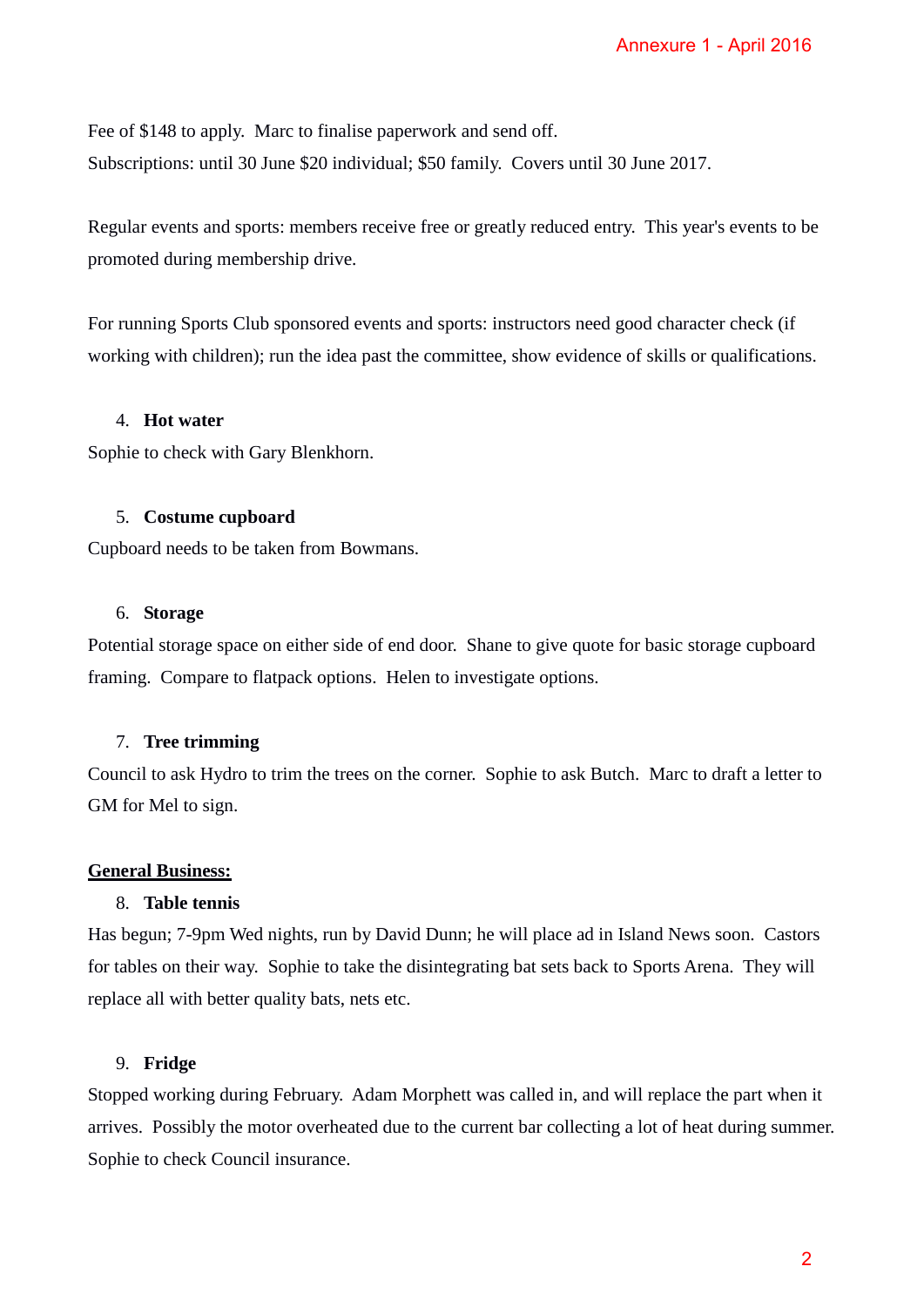#### 10. **Items required for Hall: request for Council**

As it is a Council hall for community use we feel the Hall needs the following items to allow users to hire the hall for weddings, events etc:

Chairs: 100 new ones Tables: at least 12 Crockery for 100 Cutlery for 100 Glasses (white, red, champagne, water) Commercial dishwasher Oven Hand trolley Cleaner's cupboard Divider for the space eg Theatre curtain with heavy duty rail (will help with acoustics) Annexure 1 - April 2016<br>
Ilowing items to allow use<br>
ill help with acoustics)<br>
p; committee to provide<br>
n, farming, wombats etc.<br>
ertise that Hall is available<br>
to IN.<br>
Fireworks, and look into<br>
dicker man, lantern parade<br>

### 11. **FIDHS secondary camp**

Helen to check cooking facilities. Secondaries happy to paint backdrop; committee to provide fabric and paint. 3 panels wide. Project brief: colours of Emita. Beach, farming, wombats etc. Committee members can suggest ideas via email to Mel or Helen.

#### 12. **Promoting the hall**

Currently (rest of this financial year) no hire fee for Hall. Need to advertise that Hall is available for use. Sophie to ask Carol to add to Mayor's column. Marc to write to IN.

#### 13. **Firecracker night**

Mel to ask John Green (friend in Tas) about procedure for community fireworks, and look into bringing John over for event. Propose Winter Solstice June 25<sup>th</sup> ish. Wicker man, lantern parade, slow cooked meat, community dinner. Helen to ask school about lantern workshops as primary option: Jon happy to help. \$10 / \$25 entry, bring salad. Council Community Grant. Subcommittee of Jon, Helen, Mel, Sophie, Mick, Kate. Promote soon, add to community calendar.

#### 14. **Show Society entertainment**

Sophie went to Show meeting; they would like assistance with entertainment. Possible Sideshow Alley. Either Show Society pay us, or we charge the players. Dunking, wet sponge throw, handball target, grand parade, boat race. School and community shed might make props.